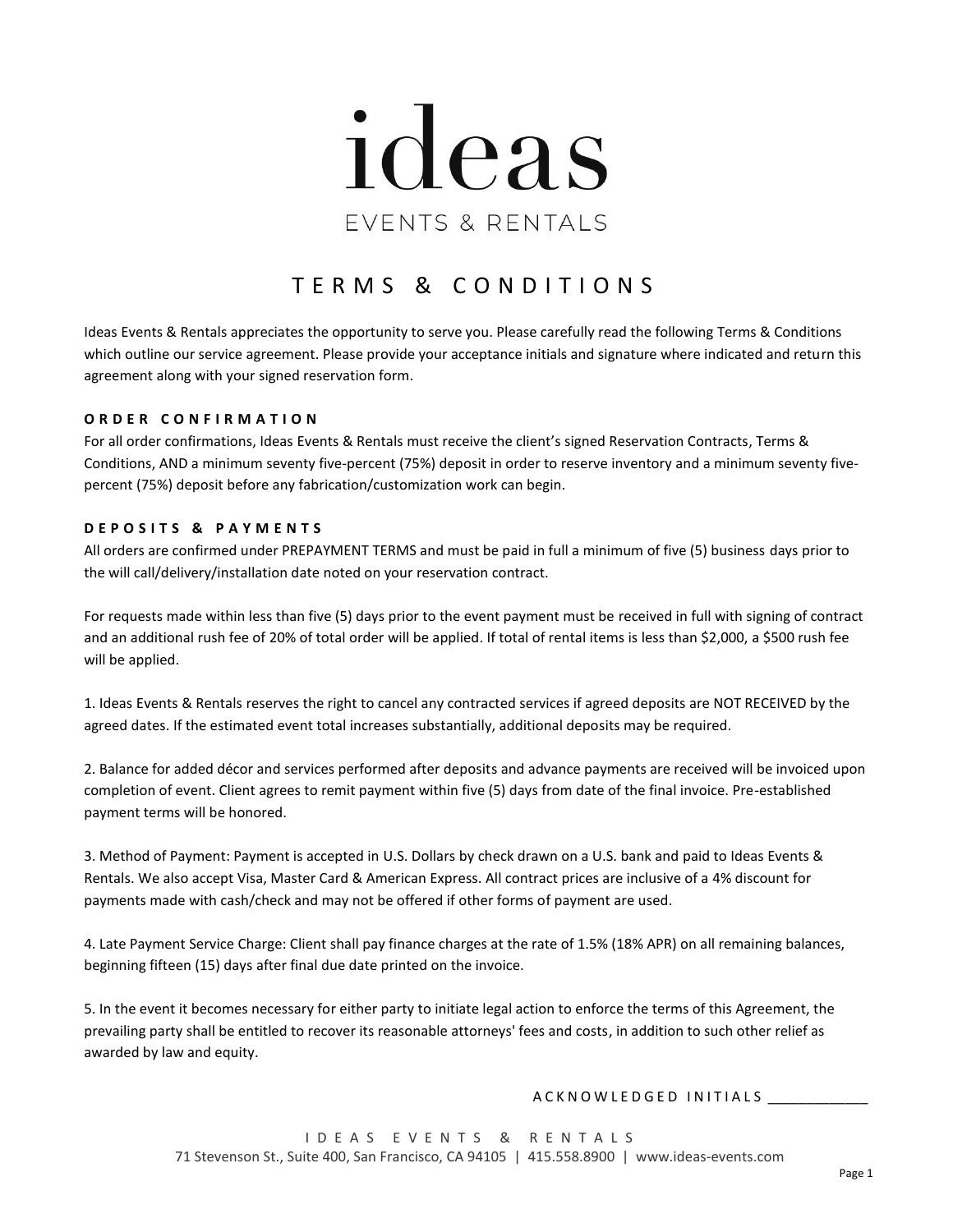# **C A N C E L L A T I O N**

Applies to both indivual items and contract in their entirty.

A. Orders cancelled less than 15 business days prior to installation date/time will be subject to a 50% cancellation fee.

B. Orders cancelled less than 10 business days prior to installation date/time will be subject to a 75% cancellation fee.

C. Orders cancelled less than 72 hours prior to installation time will be subject to a 100% cancellation/restocking fee. D. A no-refund policy applies to all prepayment and final payment amounts for "specialty", "customized" or "fabrication" orders.

## **C H A N G E S T O O R D E R**

The Client will have the right to make changes to this Order up to one week in advance of the date of the event. If any such changes cause an increase or decrease in the cost of or the time required for the performance of any work under this Order, an equitable adjustment will be made in the contract price or delivery schedule, or both, and this Order will be modified in writing accordingly. Requests, additions or changes to a confirmed Reservation Contract made within three (3) business days of will call/delivery/installation will be considered a "rush/change" order and will be subject to additional labor fees and are subject to accommodation.

# **S P E C I A L T Y , C U S T O M I Z E D & F A B R I C A T I O N O R D E R S**

Confirmation of orders designated as "specialty" or "customized" or "fabrication" require a 75% prepayment no later than thirty (30) days prior to the will call/delivery/installation date. A production quantity commitment is required at that time, and post-commitment requests for increased quantities will be accommodated subject to availability. A no-refund policy applies to all prepayment and final payment amounts for "specialty", "customized" or "fabrication" orders. Please note that "fabrication" orders will not commence production until a signed agreement and deposit has been received.

Orders requiring specialty customization such as painting, graphic printing and/or floral design of any kind must be confirmed in quantity and final design choice no later than ten (10) business days prior to the will call/delivery/installation date. Requests, additions or changes to these type of production orders within ten (10) business days of will call/delivery/installation are subject to rush fees and availability.

## **F L O R A L D E S I G N O R D E R S**

Client accepts that fresh flowers are a perishable, seasonal and natural product subject to availability, color variation and market pricing. i.de.as Events & Rentals will make every possible effort to avoid substitution of product, however, we do reserve the right to substitute fresh cut flowers with an acceptable alternative if a product becomes unavailable or does not meet the appropriate quality standards. Unless the client has ordered a specific floral "sample" for review and acceptance in advance of the event, Ideas Events & Rentals will create an appropriate version of the floral arrangement described (or shown via an "inspiration" photo) in your initial creative design proposal. Client accepts that fresh cut flowers have a limited lifespan.

Ideas Events & Rentals will arrange fresh cut flowers to be at their "peak" during the event time specified on your contract. Additional "refreshing" of floral arrangements may be requested in advance and will be subject to additional labor and product fees. Client changes to floral orders (with respect to fresh cut flowers) must be made no less than ten (10) business days in advance of the contracted event delivery/installation date.

## **A C K N O W L E D G E D I N I T I A L S** \_\_\_\_\_\_\_\_\_\_\_\_\_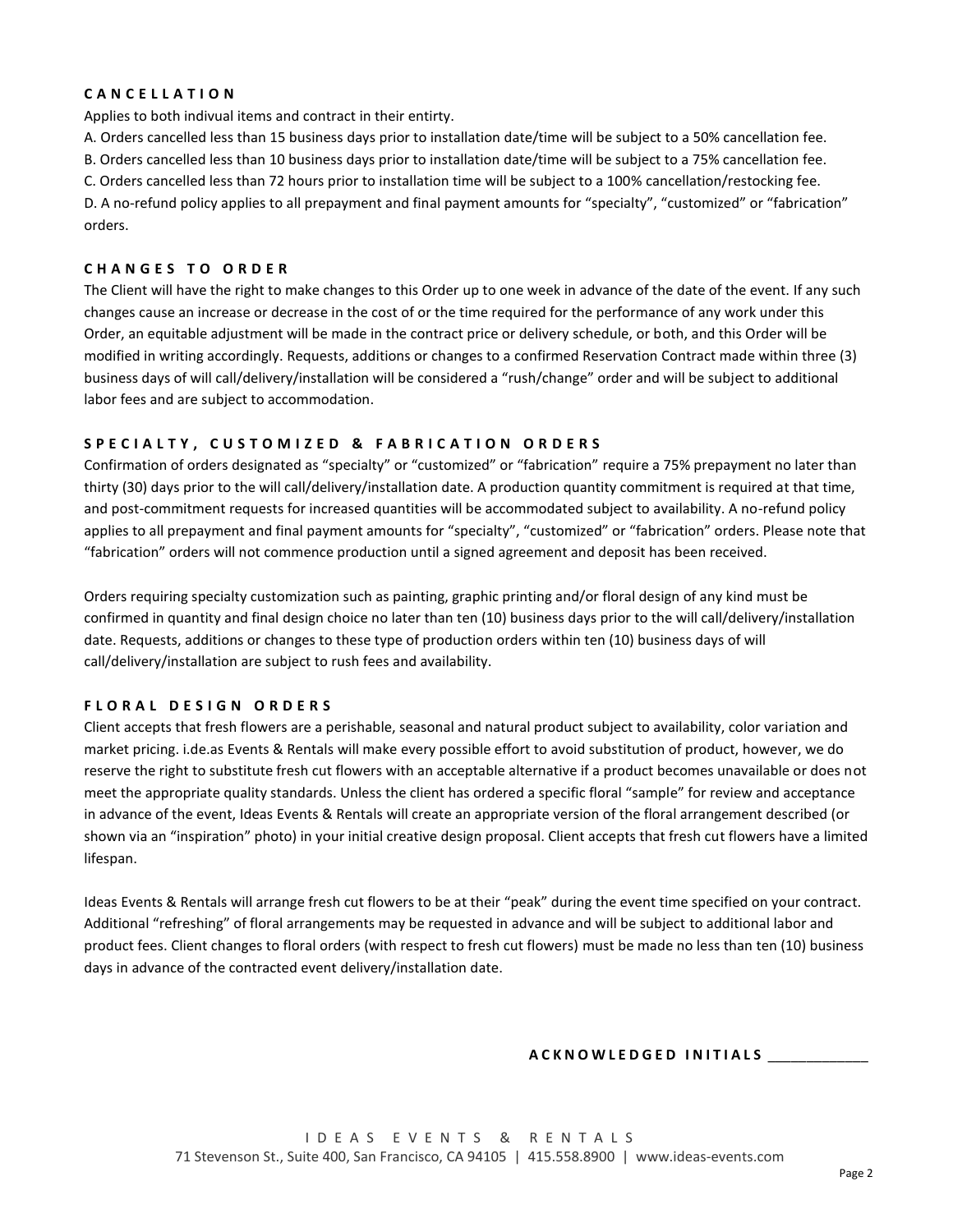# **C L I E N T R E S P O N S I B I L I T Y**

It is the responsibility of the client to carefully review the Reservation Contract for accuracy of information including (but not limited to) the event date, event timing, delivery location and quantity of items requested. Client must advise Ideas Events & Rentals of any necessary adjustments or missing information in advance of the scheduled will call/installation/delivery time.

Changes or additions during on-site event installation will require the signature of the client and/or authorized client's representative making the request. Rental charges and appropriate additional labor/trucking fees will be added to the final post-event billing contract.

It is the responsibility of the client to insure that all contracted items meet the accessibility parameters of the delivery location/venue. If upon delivery, a product does not fit into the event space/venue (including doorways, elevators or stairwells), contracted rental charges will still apply even if the items are sent back to our warehouse for restocking.

The client is responsible (a) for confirming the quantities and condition of all rental items upon delivery or will call, and (b) for verifying the number of items returned to Ideas Events & Rentals following the event. It is Ideas Events & Rentals practice to require that the client or Client's Agent sign delivery contract upon receipt of all orders to confirm delivery.

## **F E E S**

Client agrees to pay any and all applicable insurance fees, license fees and/or permit fees associated with rental and event orders.

## **D E L I V E R Y , I N S T A L L A T I O N & R E M O V A L L A B O R**

Ideas Events & Rentals estimates and schedules delivery, installation and removal labor costs in accordance with the timing outlined in your Reservation Contract. Actual labor cost (estimates and actuals) are subject to change based on excessive delays or changes (by client or delivery venue) to the contracted timing, changes in staffing, changes in event attendance or the existence of labor contracts governing labor conditions and wages.

Ideas Events & Rentals will make every possible effort to meet the event delivery and removal times within a thirty (30) minute grace period window to allow for unforeseen circumstances/delays such as excessive traffic, demonstrations, road construction or accessibility to the venue dock.

If a client decides to will-call the items, an 7% pull and restocking fee will apply.

**A C K N O W L E D G E D I N I T I A L S** \_\_\_\_\_\_\_\_\_\_\_\_\_